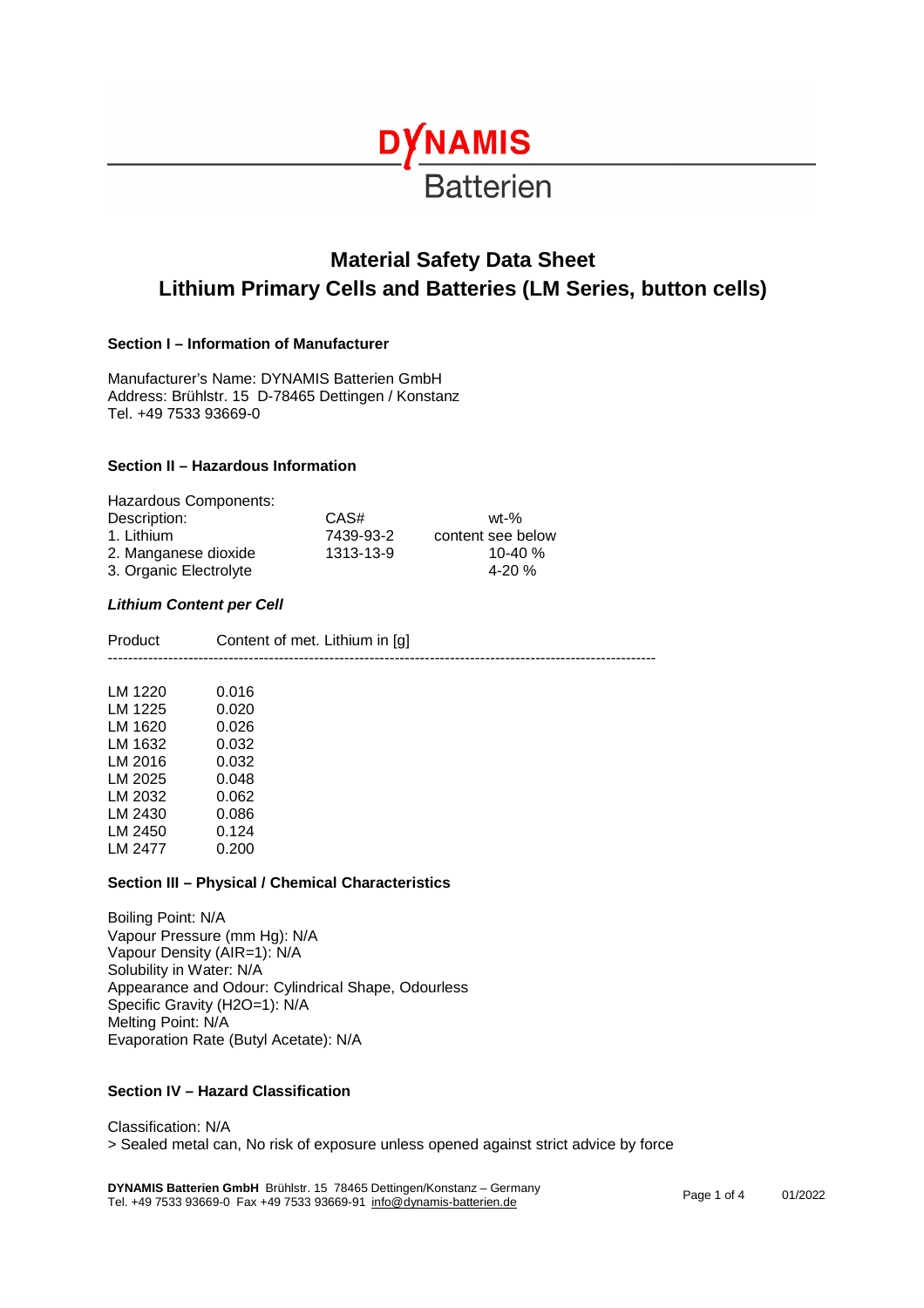# **DYNAMIS Ratterien**

#### **Section V – Reactivity Data**

Stability: Stable Status Conditions to Avoid: Fire Incompatibility (Materials to Avoid): Acids Hazardous Decomposition of By-products: N/A Hazardous Polymerization: Will not occur

# **Section VI – Health Hazard Data**

Routes of Entry Inhalation: N/A Skin: N/A Ingestion: N/A Health Hazard (Acute and Chronic) / Toxicological information: In case of electrolyte leakage, skin will be itchy when contaminated with electrolyte. In contact with electrolyte can cause severe irritation and chemical burns. Inhalation of electrolyte vapours may cause irritation of the upper respiratory tract and lungs.

#### **Section VII – First Aid Measures**

First Aid Procedures: If electrolyte leakage occurs and makes contact with skin, wash with plenty of water immediately. If electrolyte comes into contact with eyes, wash with copious amounts of water for fifteen (15) minutes, and contact a physician.

If electrolyte vapours are inhaled, provide fresh air and seek medical attention if respiratory irritation develops. Ventilate the contaminated area.

#### **Section VIII – Fire and Explosion Hazard Data**

Flash Point (Method Used): N/A Ignition Temp.: N/A Flammable Limits: N/A LEL: N/A UEL: N/A Extinguishing Media: Carbon Dioxide, Dry Chemical or Foam extinguishers Special Fire Fighting Procedures: N/A Unusual Fire and Explosion Hazards: Do not dispose of battery in fire – may explode. Do not short – circuit battery – may cause burns.

#### **Section IX – Accidental Release or Spillage**

Steps to Be Taken in Case Material is Released or Spilled: Batteries that are leakage should be handled with rubber gloves. Avoid direct contact with electrolyte. Wear protective clothing and a positive pressure Self – Contained Breathing Apparatus (SCBA).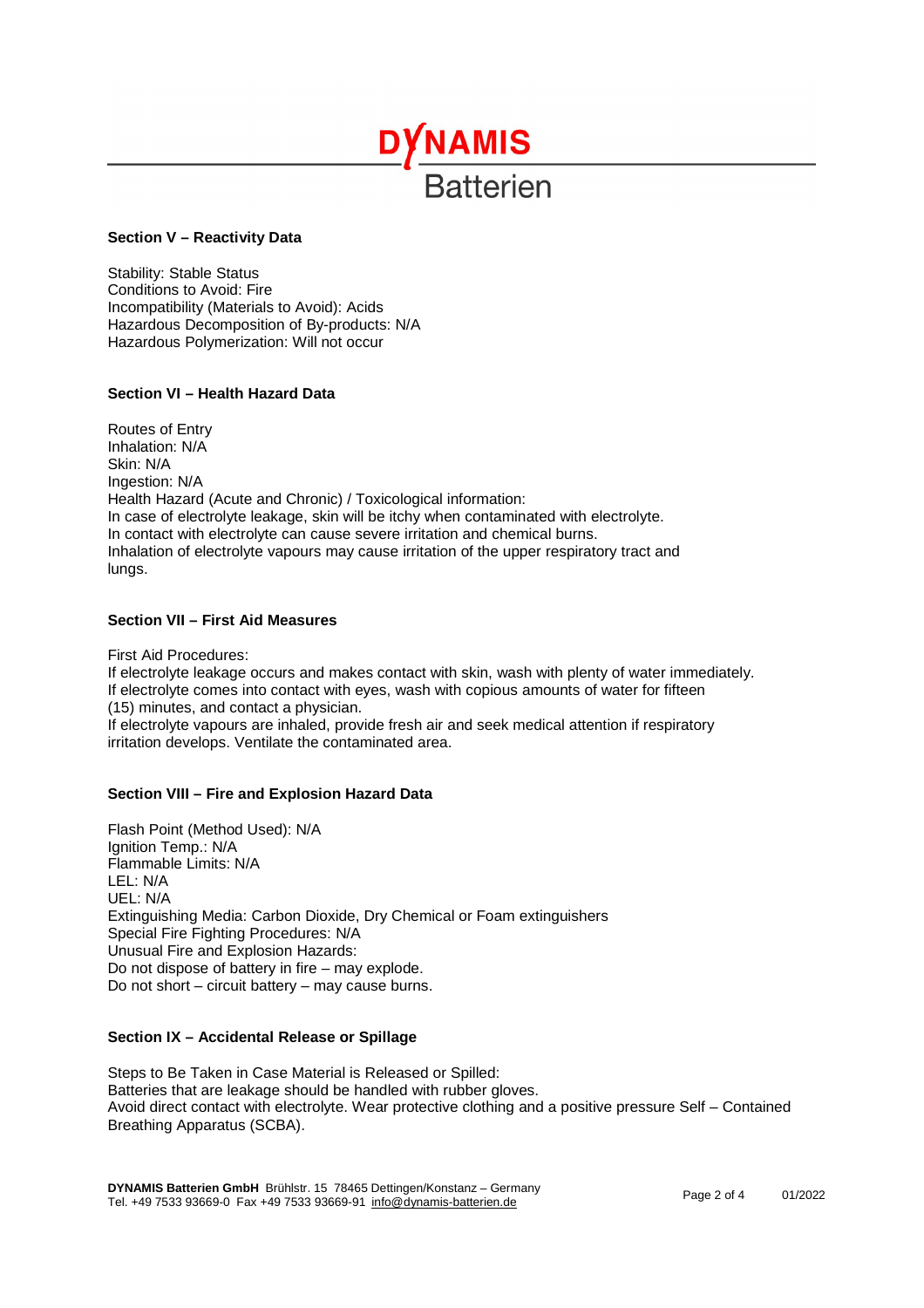

#### **Section X – Handling and Storage**

Safe handling and storage advice: Batteries should be handled and stored carefully to avoid short circuits. Do not store in disorderly fashion, or allow metal objects to be mixed with stored batteries. Never disassemble a battery. Do not breathe cell vapours or touch internal material with bare hands. Keep batteries between 15°C and 35°C for prolong storage.

#### **Section XI – Exposure Controls / Person Protection**

Respiratory Protection (Specify Type): N/A Ventilation Local Exhausts: N/A Special: N/A Mechanical (General): N/A Special: N/A Other: N/A Eye Protection: N/A Protective Gloves: N/A Other Protective Clothing or Equipment: N/A Work / Hygienic Practices: N/A

#### **Section XII – Ecological Information**

N/A

**Section XIII – Disposal Method** 

Dispose of batteries according to government regulations.

#### **Section XIV – Transportation Information**

- a. During the transportation of a large amount of batteries by ship, trailer or railway, do not leave them in the places of high temperatures and do not allow them to be exposed to condensation.
- b. During the transportation do not allow packages to be fallen down or damaged.<br>c. Lithium metal batteries identified by manufacturer as being defective for safety
- Lithium metal batteries identified by manufacturer as being defective for safety reasons, or that have been damaged, that have the potential of producing a dangerous evolution of heat, fire or short circuit are forbidden for transport (e.g. those being returned to the manufacturer for safety reasons).
- d. Except when installed in equipment, for air shipment that contain one or more cells or batteries, they are necessary to meet the following items: Recommendations on the transport of dangerous goods-Model Regulations 15th revised edition, IATA Special Provision A154, A164 and IMDG Special Provision 188. 2022 IATA Dangerous Goods Regulations 63rd edition Packing Instruction 968 Section is applied.